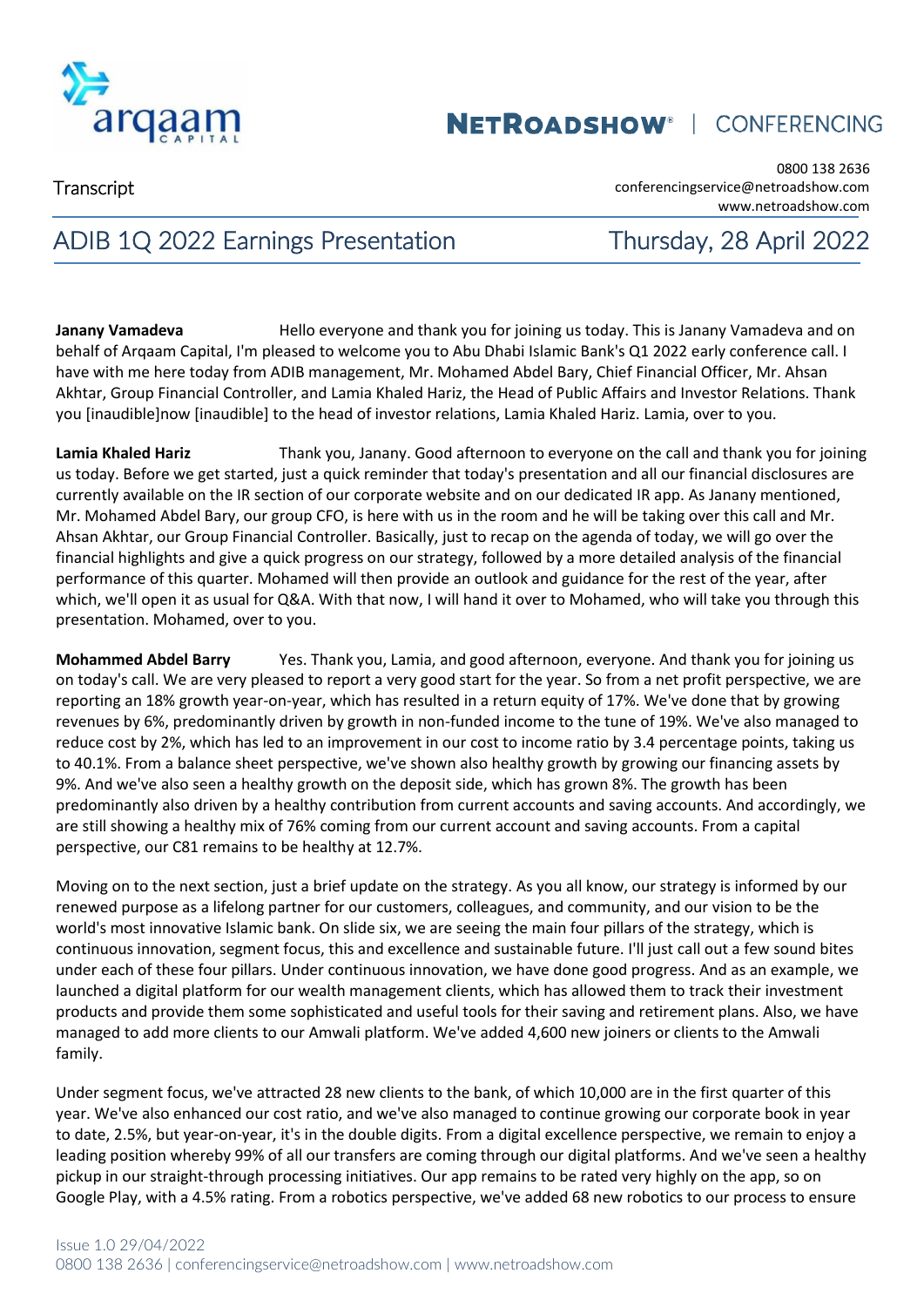

**Transcript** 

0800 138 2636 conferencingservice@netroadshow.com www.netroadshow.com

## ADIB 1Q 2022 Earnings Presentation Thursday, 28 April 2022

that we continue enhancing our end-to-end digitization journey, which is not only front end to client, but takes the journey all the way from point of origination till the transaction is complete.

Our fourth pillar is addressing sustainability or ESG, and we've maintained our position as an A rating on the MSCI ESG rating. We've also continued to enhance our employment engagement and index, and our net promoter score has continued to evolve year-on-year. Moving on to slide eight, again, as a reminder, we've seen this before, but just reminding everyone what are we trying to solve for? We are making good progress toward achieving our ROE of 20% by 2025. We are still on track to deliver a double profit from where we started, enhancing our cost to income ratio to the sub 36%, and continue to digitise our bank. With that, let's move into the financial section of our results. As mentioned in my opening remarks, I'm very happy to see the growth in net profit by 18% to 715 million. And the comfort, which is really quite obvious to us is that the delivery of this performance has been by growing revenues, reducing cost, as well as seeing normalisation in our cost of risk.

And in terms of our operating profit, I think we are reporting probably one of the highest operating profit margins growth year-on-year in the market at 12%. Moving forward, let's talk a bit about our income statement, as you can see on the top right chart, all components of the EPNL are contributing positively to the performance year-on-year. From a segment perspective, we've seen contributions from all our key segments. Retail has contributed 20% ,with private and others contributing 31% year-on-year. In wholesale bank, net income declined 32% year-on-year, but that's predominantly driven by provisions we have taken in the first quarter of this year, which are more legacy portfolio related. So not very name specific, but we felt there was a need to enhance the provision level at the portfolio level. Moving on to slide 12, which talks about the non-funded income, which has again been a key driver for our strong performance year-on-year. If one would look at what has driven the 12% growth, the 12% growth has been coming from predominantly fees and commission, which is again, a reflection of really, we recover in the economy.

The increase in fees and commission has been in the retail bank, as well as in the corporate bank. In the retail bank, it's been driven by cars fees and cars income, and that reflection of the improvement in the external environment as clients and just people in general start to travel more and post the sentiment is reflected in their spending habits. Moving forward in terms of our funded income, the only point I would like us to maybe talk about that is if you see while we have a decline in our net profit margins to 2.92%, that's predominantly driven by market pressures in terms of competitive credit environment.

However, as emphasis starts to go up, we should start seeing this number normalising, society picking up, especially because our cost of fund remains to be resilient and effective, trending at around the 30 basis point. Not expecting to see that significantly changing in the near future. From a cost perspective, the 2% reduction year-on-year I think again, quite unique given what we've seen in the market in the first quarter in other institutions, but our journey has really yielded fruited in terms of where we started in terms of our digital journey.

It is paying off, we are seeing efficiencies trickling to the system, and we are able to provide more service, better service, faster service, but at a much more efficient pace. And that's also reflected in the fact that our digital spend, again, has not reduced as compared to other items in the expense line. From a digital banking perspective, we had made excellent progress digital journey as its reflects in the UAE's highest customer ratings and other key digital metrics highlighted on the slide. Digitally active customers now represent 65% of our customer base up from 57% only two years ago.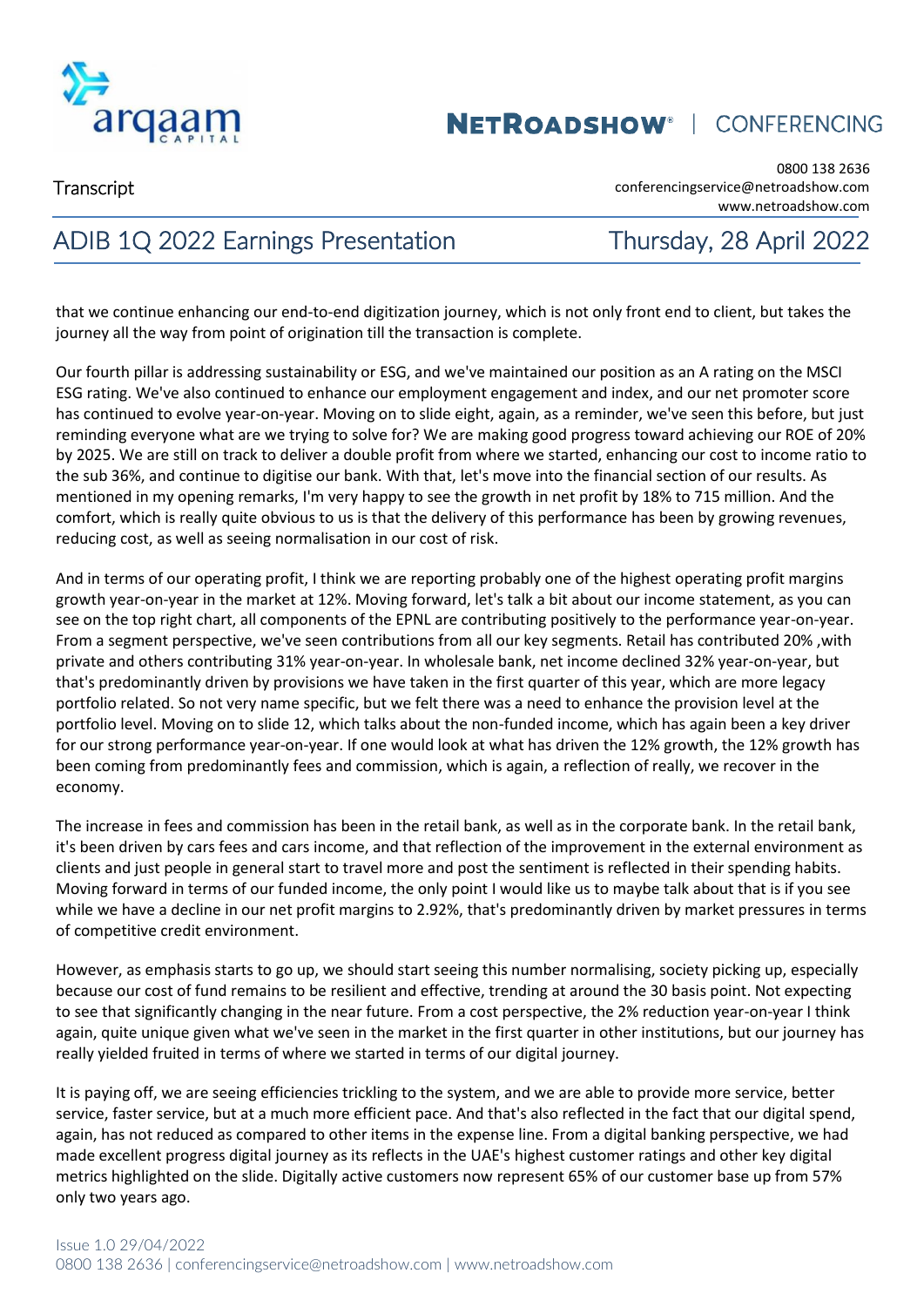

**Transcript** 

0800 138 2636 conferencingservice@netroadshow.com www.netroadshow.com

## ADIB 1Q 2022 Earnings Presentation Thursday, 28 April 2022

I've spoken about out our digital activity and again, the success we've seen in our payments process were almost 99.8% going through completely digital channels. From an impairment perspective, again, a few points to call out here. Our cost of risk for the first quarter is at 44 basis points. That is probably I would call an underlying cost of risk for the bank, but it's expected to go up as we go into the next few quarters of the year, and we talk about our guidance in a second. But as we are opening new segment, that number is likely to stabilise anywhere between maybe 60 to 70 basis points.

In terms of our non-performing or NPA ratio, our NPA has remained stable at 8.8% and our coverage ratios have improved to 68%. Maybe it's better we talk about it on this slide. Yes, correct, Lamia. Thank you. So 8.8% NPA ratio has been stable and that's driven also by a bit of uptick in our non-performing assets. However, our loan growth has kept the ratio at Q4 levels, and we are expecting to see that ratio to continue improving as we go throughout the year. Our coverage ratio as mentioned, has improved to say 68.7%. We're making good progress. Only one year ago, we were 60% and our coverage ratio, including [inaudible], stands at a healthy 121%

From a balance sheet perspective, again, solid growth of approximately 6% during the last 12 months of the year. On a quarter-on-quarter basis, the balance sheet below 1% as financing and investment growth was partially offset by lower cash, central bank, and interbank balances. The 25% quarterly growth in the investment portfolio is one point to call out, which is part of a purpose study to deploy more of our liquidity, which we are enjoying ADIB. Even with that deployment, we remain fairly liquid and have ample liquidity to invest in whether it's [inaudible] or financing portfolio without creating any pressure on the funding side. From a financing perspective, again, we are seeing the healthy growth year-on-year. We have grown the portfolio, as I mentioned in my opening remarks by almost 9%. That's probably one of the highest again in the market. We've seen healthy growth both in corporate and retail side. And this trend is likely to continue. Now with rising interest rates, there might be some slow down in that area, but the mid-single digit between anywhere to 5%, 7% for the full year still remain.

Next one [inaudible]. Yeah, let's talk about on my presentation before I go to the outlook on the capital position. C81, as I mentioned, 12.7% remains quite robust and healthy with a total cap [inaudible ] of 18.1. The main reason of why the ratio has slightly come off from our fully year 2021 position is that the number one, avenue has grown from a 104 to 110. The growth is predominantly driven by our increase in the investment portfolio, the Sukuk portfolio, as well as starting to consolidate some of our associates into that number. But again, it remains to be healthy and robust and it will continue to grow as we goes through the remainder of the year. Okay. With that, I'll just talk briefly about the guidance we have. So from a financing perspective, the mid-single digit 5%, 7% still holds our net profit margins between 2.9 to 3.1. Very much achievable, will all depend on the competitive environment and the decision the banks including us will have to make, how fast to pass on the interest rate hikes into the client pricing.

We need to be mindful of that as well. We don't want to push clients into a sad situation if they cannot absorb these hikes so quickly. Cost of risk, 60, 70 basis points, remains to be on track. Cost to income ratio 38 to 40, very much on track as well. The growth in net income, 15% to 20%. That's our aspiration, as we speak, we might be able to even [inaudible] on the upside, given our strong entry point into Q1. And our return equity of 17% comfortably within our full year guidance as well. So with that, I'm proposing we open up for any Q&A.

**Operator** Thank you. If you would like to ask a question, you can press star, followed by one on your telephone keypad, or the flag icon if you've joined online. And you can also type your question in the chat box if you're viewing the presentation. We'll take our first question from Shabbir Malik of EFG Hermes. Shabbir, over to you.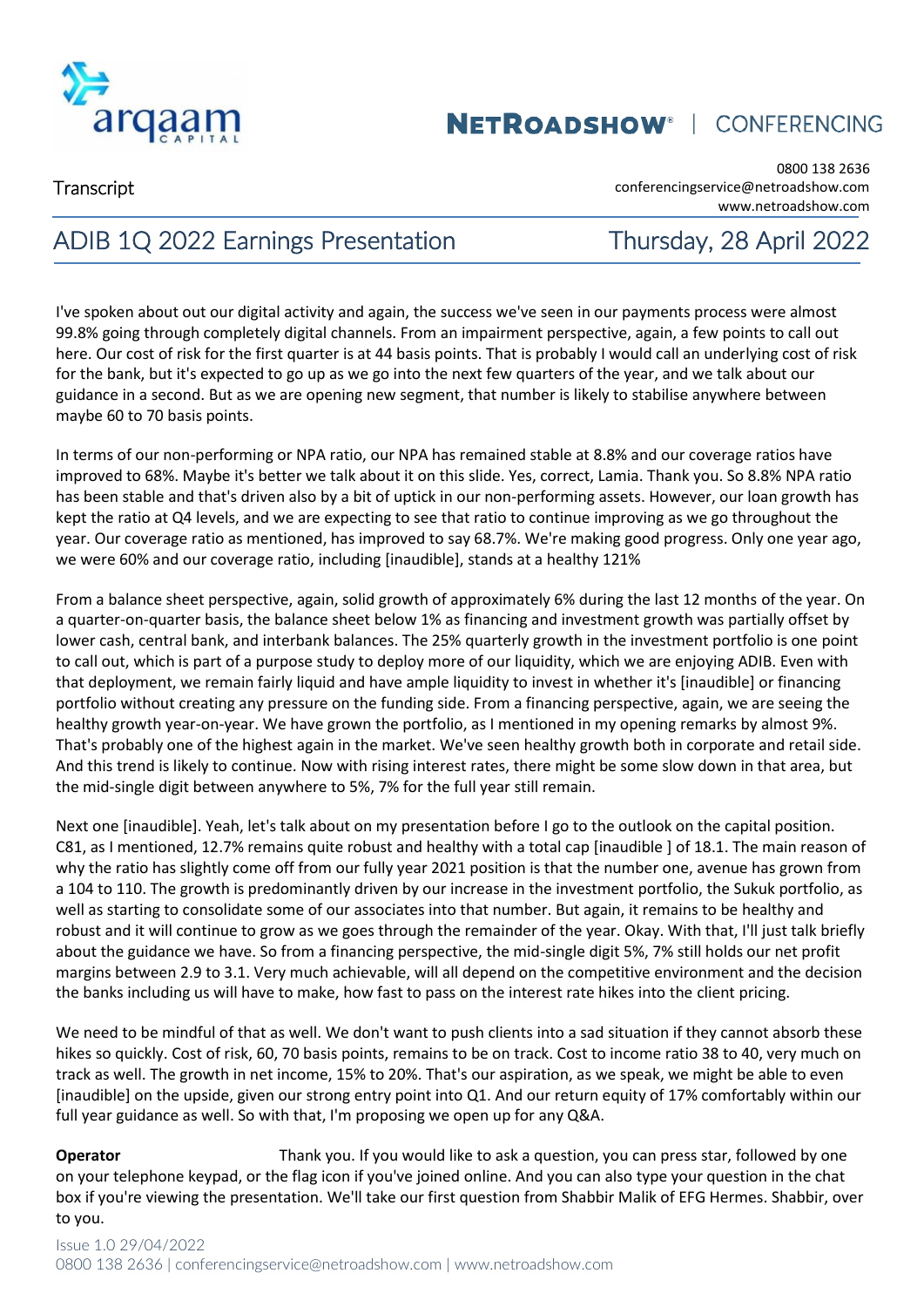

**Transcript** 

0800 138 2636 conferencingservice@netroadshow.com www.netroadshow.com

## ADIB 1Q 2022 Earnings Presentation Thursday, 28 April 2022

**Shabbir Malik** Thank you very much for this presentation. A question on [inaudible] if I remember from the previous call, I think you said you've taken about 80% coverage for this exposure. Given that there has been a restructuring that has been completed and there is an exit instrument that has been handed out to creditors, is that something that can potentially have a favourable outcome for you in terms of provision release? Is that something that we can expect going forward? Second question is on your name outlook, I think you've cut your name outlook and you've cited some competitive pressure there and the reason for that. Do you think that despite this name cut, you will be able to achieve your profit growth outlook for this year? And my final question is on your CA SA mix, you stated in your MDA CA SA mix of 92%. In your presentation, I think it's closer to 75%. I just want to understand what is the difference between the two numbers and what should we take in our models? Thank you.

**Mohammed Abdel Barry** Sure. Thanks, Shabbir. So I think let me start with the first question on NMC. By the end of 2021, we had provided up to 85% of the total exposure we have. Yes, you are absolutely correct, the news and the exit instruments are indeed good news. We will watch the situation very carefully and yes, it will probably likely lead to an upside or relief once we have really reached that stage of comfort to be able to make this decision. I will not rush into that too soon, but it is fair to say that yes, there will be an upside on that in the near future. Given that you we been very prudent in our current provisioning levels by 2021. On the second point on net profit margins, 2.9%. Yes, the main pressure points we have seen is that given that the market really has not grown that much in terms of financing.

So look at it from a retail perspective, retail market is around 350 billion or so, that hasn't really grown that much. And accordingly, banks and institutions have been fighting over the same pie, which have led to yield pressures and which have triggered all the bank. And that's the reason why we have seen this compression coming also to ADIB. We still have probably one of the highest net profit margins, but it is not where probably we would have liked to see it if the market would not have been that competitive.

Having said that, as rates are starting to go up, our book reprises 50% in three months and 68% to 70% in one year. So we have the optionality and advantage to make decisions on how fast we pass on these rates to the client. And accordingly, we are still fairly comfortable that our full year target is within reach. And in fact, I am also hopeful that we can actually outperform that target. The third question was on STI and CA SA. So CA SA proposition of our total deposit is 67%. I think- 76, sorry. [inaudible]. 76, but including STI, it is 67. That's what they're saying, right? Yeah. So maybe [inaudible].

So our CA SA percentage strictly is 76%, but when we include STI balances, that percentage actually increases to 92%, which we have disclosed as part of our NDA. Yeah. Shabbir, is that-

#### **Shabbir Malik** What do you mean by STI?

**Mohammed Abdel Barry** These are short-term investment accounts [inaudible ] CA SA balances, mainly in wholesale banking, where you have some escrow balances and some other corporate customers who keep shortterm investments with us.

**Shabbir Malik** Sure. Thanks for that. Maybe if I can ask one follow-up question. We saw strong growth in your investment portfolio. Is this a deliberate strategy from the bank or to deploy liquidity into Sukuk?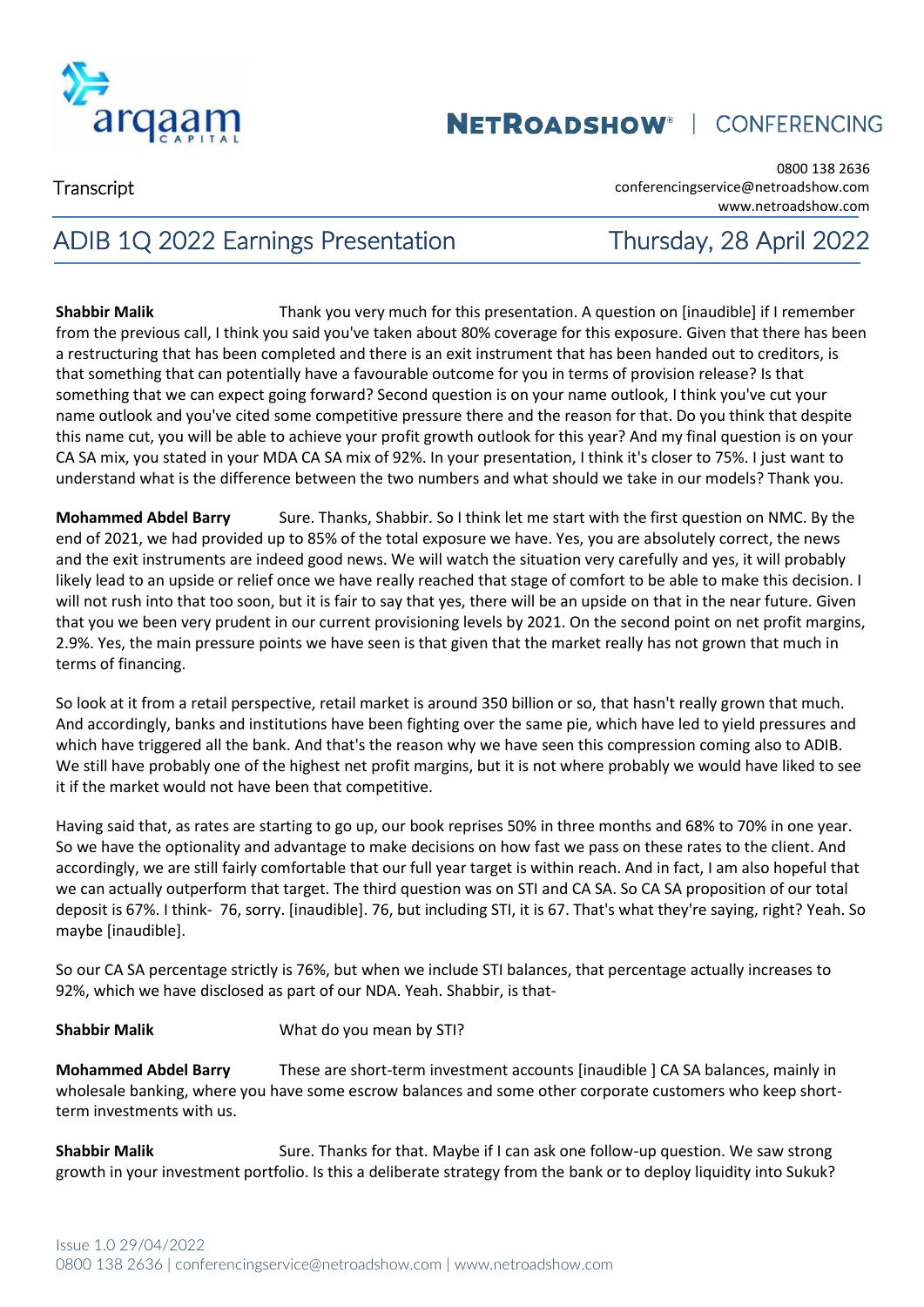

**Transcript** 

0800 138 2636 conferencingservice@netroadshow.com www.netroadshow.com

## ADIB 1Q 2022 Earnings Presentation Thursday, 28 April 2022

**Mohammed Abdel Barry** Indeed. So for a very long time, I think we have been trending at a certain level at Sukuk level. The bank has ample liquidity to deploy, and the bank strategy has always been that we will build our investment book in the investment grade issuances, which we are comfortable with. And accordingly, that's where you see the increase going to close to 17 billion by the first quarter of 2022.

**Shabbir Malik** Great, thank you.

**Operator Thank you. I'd now like to remind everyone to ask a question, it's star followed by** one, a flag icon, or you can type your questions in the chat box. We do have a question registered from Vikram Vis of Invicta Capital, who's asked costs are high in first quarter, and then start dropping in subsequent quarters. What's the reason for this?

**Mohammed Abdel Barry** Sorry, can you repeat the question again? What is that [inaudible ]?

**Operator Contains Constant Constant Vis has asked, costs are high in the first quarter, and then start quarter, and then start** dropping in subsequent quarters. What is the reason for this?

**Mohammed Abdel Barry** Okay, I think, and Vikram if you're on the call, maybe you can elaborate as well, you're probably talking about last year's trend where the last quarter was probably on the lower side, and then it started to pick up again, and then it normalises. Now, the quarter four is not a usual quarter for us. So I think we reported 531 in the quarter, which had some releases for provisions, which were not required by year end. Right? So that is a... And I think in the full year, in our announcement call for 2021, we also clarified that this is not a number which needs to be annualised. Our underlying [inaudible] currently sits around 570 to 577 for the quarter. And as we continue on our efficiency journey, there would be an expectancy this number coming off as well in a normalised level. But Q4 of last year is not a benchmark for where the underlying cost for the bank sits.

| <b>Operator</b><br>management team.<br><b>Lamia Khaled Hariz</b><br><b>Mohammed Abdel Barry</b><br><b>Operator</b> | Okay. Thank you. We don't have any further questions, so I'll hand back to the<br>So Janany, if no more questions, we can conclude this call.<br>Give them one minute.<br>Janany's dropped off the call. We'll put her back in. |                             |                                                                              |
|--------------------------------------------------------------------------------------------------------------------|---------------------------------------------------------------------------------------------------------------------------------------------------------------------------------------------------------------------------------|-----------------------------|------------------------------------------------------------------------------|
|                                                                                                                    |                                                                                                                                                                                                                                 | المتعايل الممامطانا متمعوما | Okou That's akou If no mare questions vaulre houing we son sonalude this sol |

**Lamia Khaled Hariz** Okay. That's okay. If no more questions you're having, we can conclude this call. Consider Ramadan timing now. So if you have no more question, we can conclude. And as usual, you can always email us or call us and we can answer them offline.

**Operator We do have a question registered from Vikram Vis Invitca. Vikram, your line's open.** 

**Vikram Vis** Yeah. Thank you. Thank you, Mohamed for the presentation. Just to follow up on my question on the cost, so last year, if we look at the cost transition, the first quarter was 592 million, and then second quarter was 570 and third quarter was 567. Is that because... So in the first quarter, you have some special expenses like bonuses and some accruals. So this is the question I wanted to ask, I understand that Q4 was exceptional in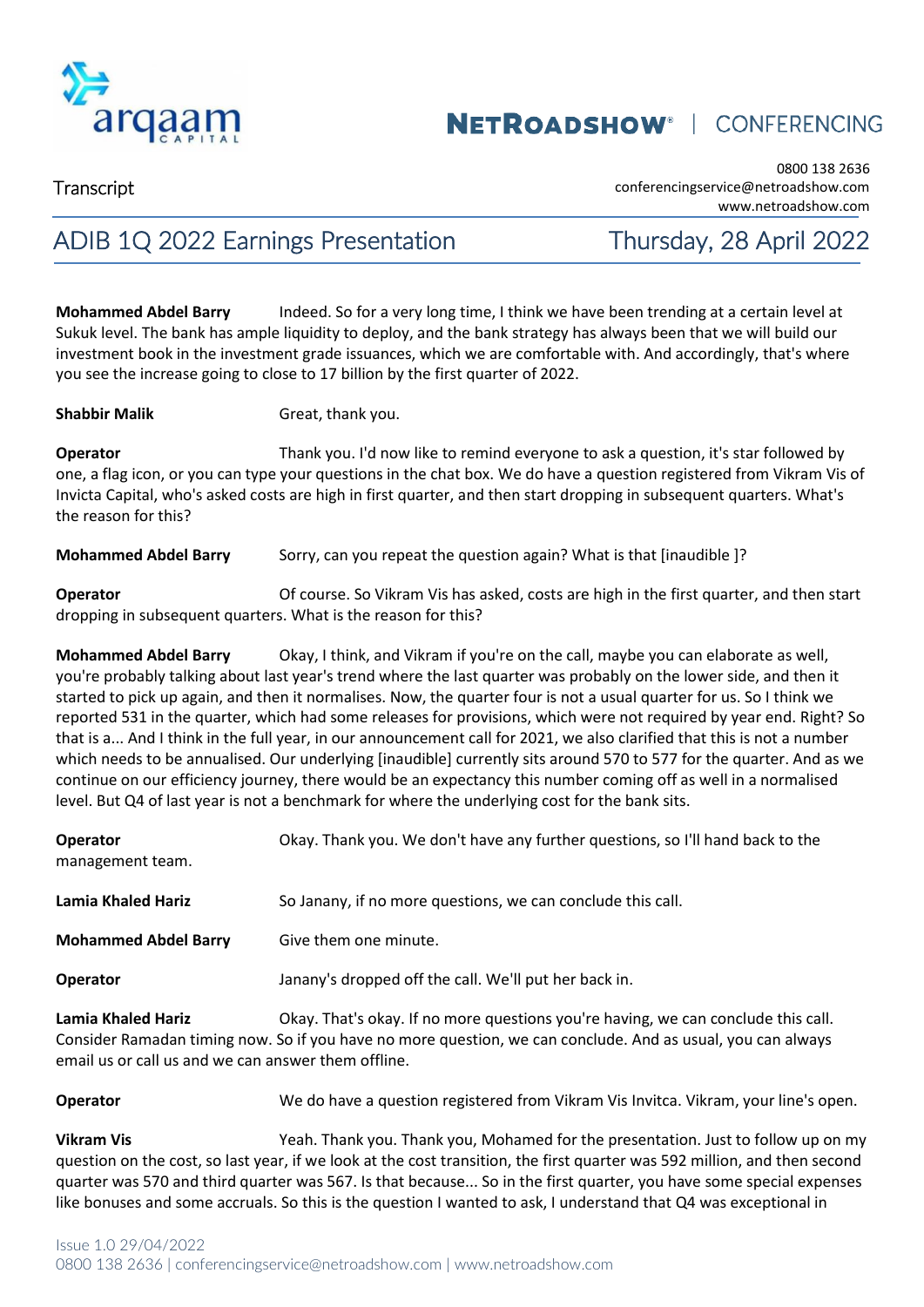

**Transcript** 

0800 138 2636 conferencingservice@netroadshow.com www.netroadshow.com

## ADIB 1Q 2022 Earnings Presentation Thursday, 28 April 2022

nature, but even if you look at the first three quarter, the first quarter is high, and then the second and third quarter, there was a drop. Or maybe this was very exceptional for last year. So I'm not sure.

**Mohammed Abdel Barry** No, it is a trend. Yeah. I see where you're coming from because it is a trend you would expect to see. It's cyclical for us a little bit. In the first quarter, we have a bit of more expenses. Last year, if you notice, there was a reduction quarter-on-quarter. The one thing we need to also to keep in mind is that as we continue our investments in digital, and as more projects are being delivered, your depreciation elements will start to kick in. And by the time you start creating efficiencies to absorb that, then the full year number starts to normalise. And that's why you see sometimes a spike as projects are being delivered. And at the same time, the delivery of the efficiencies to combat some of this task is not coming in the same quarter. And that's what happened last year and probably will happen this year as well.

**Vikram Vis Always. Excellent. Thank you. Thank you, Mohamed.** 

**Operator** Thank you. We have a question from Andrew Brudenell of Ashmore. Andrew, please go ahead.

**Andrew Brudenell** Hi there. Great. Thanks very much. Yes. I just wanted to get a little bit more colour or maybe just remind me of the NIM guidance that you've given, and then lowered here. Within this 2.9% to 3.1% guidance that you are now stating, what are we assuming in terms of rate hikes in that? And then I think you said in the past, you think most of the NIM improvement from rate hikes might end up coming in 2023. So I wonder if you could also give us a sense, everything else being equal. I know it's difficult, but what might look like. Because on the face, it looks a little disappointing.

**Mohammed Abdel Barry** Yeah. So I think that the expectations on rate hikes is changing by the minute, right? So we started the year with certain assumptions. Last month was something, and even today that completely... A few you different views on what's going to happen. So we had one hike happening already. I think there's another expectation for next month and then in June and then onwards. And we are talking about 50 basis points hikes. So now we could, if you look at the [inaudible] rate for the full year outlook, we are talking anywhere between 2% to 2.5%, which implies that there could be seven to nine of hikes of 25% now 25 basis point. Now, by the time the impact of the rate hikes trickles into the system and gives you an uplift, this will take time, not only because the repricing of the portfolio, because in fact, ADIB is in quite in strong position where it comes to repricing.

And let me just maybe repeat the earlier statement I made is that 50% reprices in three months and close to 68% to 70% of the book reprices in one year. And that's between one and three years. So our repricing cycle is fairly quick, but the main challenge which we are mindful of is that how fast you are pricing the uplift or uptake into your [inaudible] yields to the client, given the competitive advantage and the competition you are seeing in the market. You don't want to lose market share, you don't want to lose volumes and you don't want to be out of the market. So it's a very sensitive play in how you incorporate these changes into your pricing model.

Having said that, the increase will happen, but it'll have to happen gradually. And I repeat the earlier point which the call I made is that the biggest impact will really happen in 2023. This year, we will have benefits because rate hikes have happened, but the full year impact really happens only next year. And if we have a 2% hike by the end of this year, we could easily be looking at anywhere between 400 and 500 million dirham of uplift to our net profits on a like for like basis by the beginning of '23.